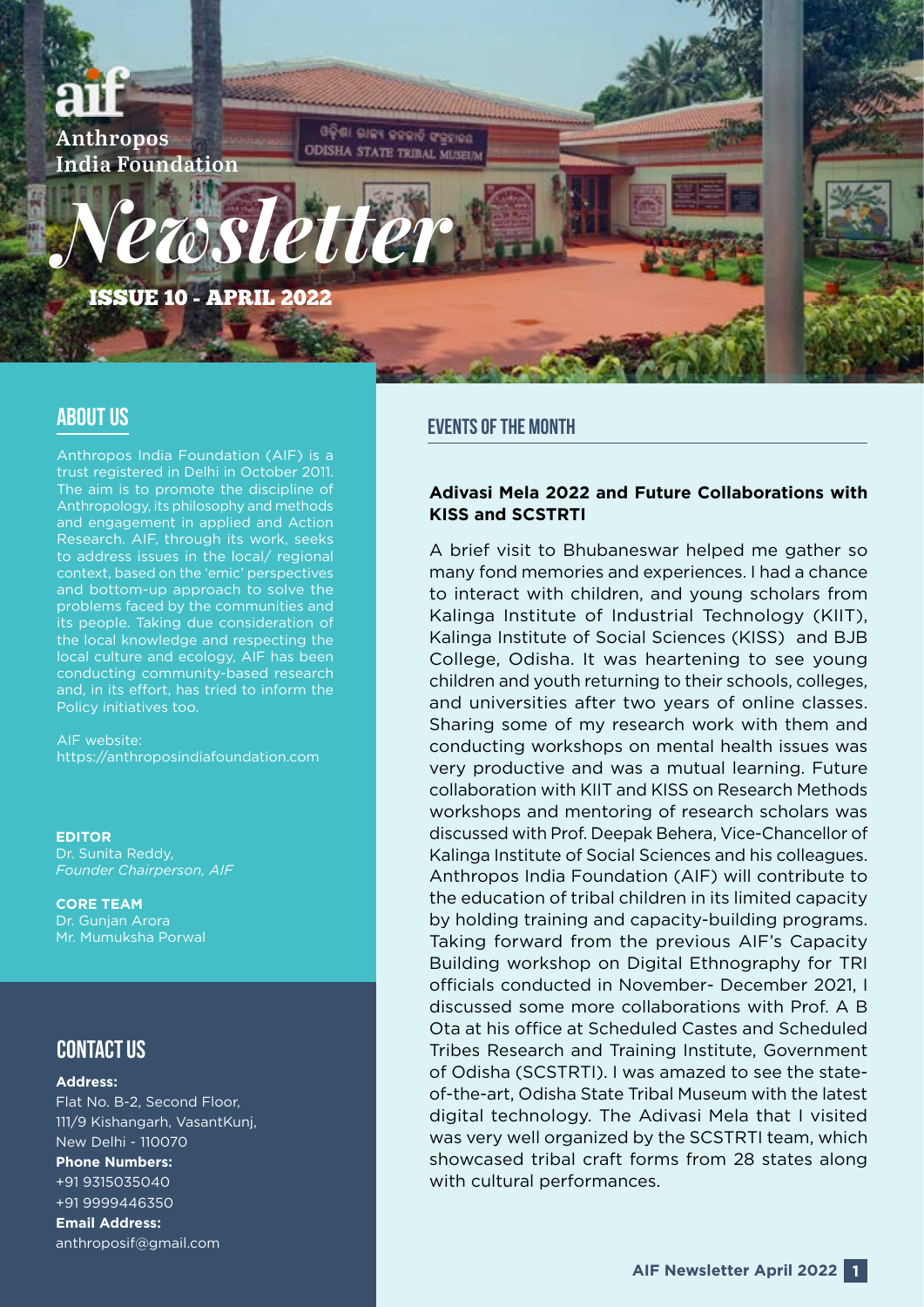

With Vice Chancellor Prof. Deepak Behera and faculty Dr Iswar Naik KISS



With Faculty of Centre for American Studies in KISS



With Director SCSTRTI Prof. AB Ota in his office

*\*All photos by Sunita Reddy*

# 'ମୋ କଲେଜ' ପକ୍ଷରୁ ଆଲୋଚନାଚକ୍ର



ଭୁବନେଷ୍ଟର,୨୬ (୪(ସମିସ୍): 'ମୋ' କଲେଜ' ଅଭିଯାନ ଅଧୀନରେ ବିଜେବି ଏଣ ଶତିକ ମହାବିଦ୍ୟାଳଗରେ ମଙ୍ଗଳବାର 'ମାନସିକ ସୁପ୍ରତା ଏବଂ ଆଜିର ଯୁବପିଢ଼ି' ଶାରିକ କାତୀଯଯୁଗଣ ଆଲୋକନାତକୁ ଅନୁଷ୍ଠିତ ହୋଇଛି । ଆଲୋକନାତକୁରେ ଜବାହାରଲାଲ ନେହରୁ ବିଷ୍ଟିବ୍ୟାକସର ସେଣ୍ଟର ଫର୍ ସୋସିଆଲ୍ ମେଡିସିନ୍ ଏଣ୍ଡ କମ୍ପାଳିଟି ହେଇଥି ବିଭାଗର ସହକାରା ପ୍ରଧାରିକା କ. ସୁନାରା ରେ‡ା ମୁଖ୍ୟବଙ୍କୁ ରାରେ ଏବଂ 'ମୋ କରେଜ' ଅଭିଯାନ ଅଧ୍ୟକ୍ଷ ଆକାଶ ବାସନାୟକ ମୁଖ୍ୟଅତିଥି ଭାବେ ଯୋଗାଦେଇଥିଲେ । ଶତାଧିକ ଛାତ୍ରଛାତ୍ରୀ ଏହି ବୋମିନାରରେ ଜାତାଜେଇଥିବାଦେଳେ ଶ୍ରୀ ଦାଶନାଗଳ ତାଙ୍କ ବଲ୍ଡବ୍ୟରେ ଭାରତ ବର୍ତ୍ତରେ ଯୁଦ୍ଧ ପିଢ଼ିଙ୍କ ମାଳସିକ ସାହାଗତ ସନସ୍ୟା ସମ୍ପର୍କରେ ଆଲୋଚନା କରିଥିଲେ। ଅନ୍ୟମାନଙ୍କ ମଧ୍ୟରେ ବିଜେବି କଲେଜର ଅଧ୍ୟକ୍ଷ ପ୍ରଯେପର ନିରଞ୍ଜନ ମିଶ୍ର ଯୋଗ ଦେଇ ତାଙ୍କ ଅଭିବ୍ୟକ୍ତିରେ କହିଥିଲେ ଯେ, ପିଲାମାନଙ୍କ ମାନସିକ ସୁଷ୍ଟଳା ଏକ ଜରୁରା ବିଷୟ, ଯାହାକୁ ଜଗଣ, ପିତାମାତା ଏବଂ ଶିକ୍ଷକ ଶିକ୍ଷଣତ୍ରା ମାନେ ଠିକ ଜାବରେ ବୁଝିତା ରଚିତ ତୋଲି କହିଥିଲେ । କାର୍ଯ୍ୟକ୍ରମରେ ପ୍ରଫେସର ସାଧନା ଶତପଥୀ ଧନ୍ୟକାଦ ଅର୍ଯଣ କରିଥିଲେ ।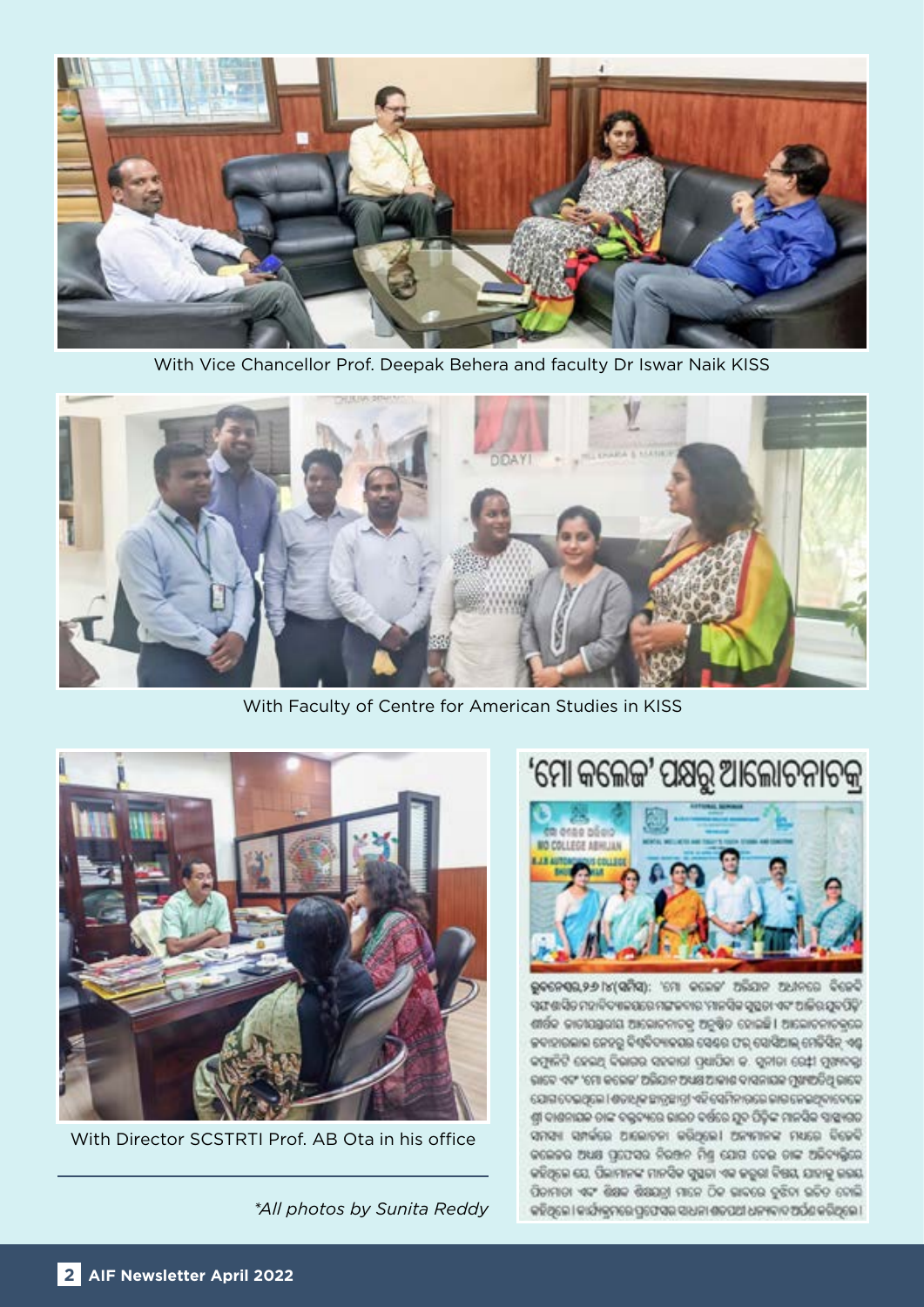

## **ANTHROPOLOGIST OF THE MONTH Prof Leela Dube (1923-2012)**

Prof Leela Dube, lovingly known as Leeladee by many, was born on 27th March 1923 in a traditional, middle-class Brahmin family. Her father worked in the state judiciary of the Central Provinces. She had three sisters and a brother. Prof Leela Dube grew up when the nationalist movement was at its peak. Reading Hindu texts and other Marathi and Bengali literature at home, she questioned the depiction of women at a very young age and developed an interest in women-related issues. While pursuing her masters in Political science at Nagpur University, she met Shyama Charan Dube and they got married in a simple civil ceremony. Her first engagement with anthropology began when she assisted her husband in his work among the Kamars to gather some information from the Kamar women on feminine matters.

S C Dube suggested that she study the Gond community in Central India. Her Ph.D. dissertation (1953) was on the three tribal groups, emphasizing women in the community. Her work among the Gond community led her to have deeper insights into the prevalent gender issues and shaped her as an anthropologist. Her observations on women's role, power relations, sexualities and negotiation with patriarchy led her to pursue gender studies when the discipline of anthropology had not yet acknowledged the significance of women as subjects. By the 1960's Dube was teaching at Sagar University, and in 1969, she went on to study the matrilineal communities of Lakshadweep resulting in her work *Matriliny and Islam: Religion and society in the* 

*Laccadives (1969).* She was also a member of the National Committee on the Status of Women, Government of India, which produced a landmark report *Towards Equality.*

In 2005, she was awarded the UGC National Swami P r a n a v a n a n d a Saraswati Award and in 2007, she was



given the Lifetime Achievement Award of the Indian Sociological Society. As chairperson of the International Union of Anthropological and Ethnological Sciences (IUAES) Commission on women (1976-1993), Prof Leela Dube, conducted numerous researches on women's issues. Her study, which began as a UN Project on Women's Work and Family Strategies in South and South-East Asia, resulted in her famous book Women and Kinship (1997). Her book, *Anthropological Explorations in Gender: Intersecting fields*, was published by Sage in 2001. Her famous article 'On the Construction of Gender: Hindu Girls in patrilineal India' in the Economic and Political Weekly (1988) is read by gender studies students and taught in various courses in social sciences. Prof Leela Dube was academically active till her death in 2012.

#### **References:**

- 1. [https://www.thehindu.com/news/national/a-feminist-anthropologist-who-pioneered-studies-on-matri](https://www.thehindu.com/news/national/a-feminist-anthropologist-who-pioneered-studies-on-matriliny-kinship/article3439403.ece )[liny-kinship/article3439403.ece](https://www.thehindu.com/news/national/a-feminist-anthropologist-who-pioneered-studies-on-matriliny-kinship/article3439403.ece )
- 2. [https://feminisminindia.com/2019/06/25/leela-dube-indian-anthropologist/](https://feminisminindia.com/2019/06/25/leela-dube-indian-anthropologist/ )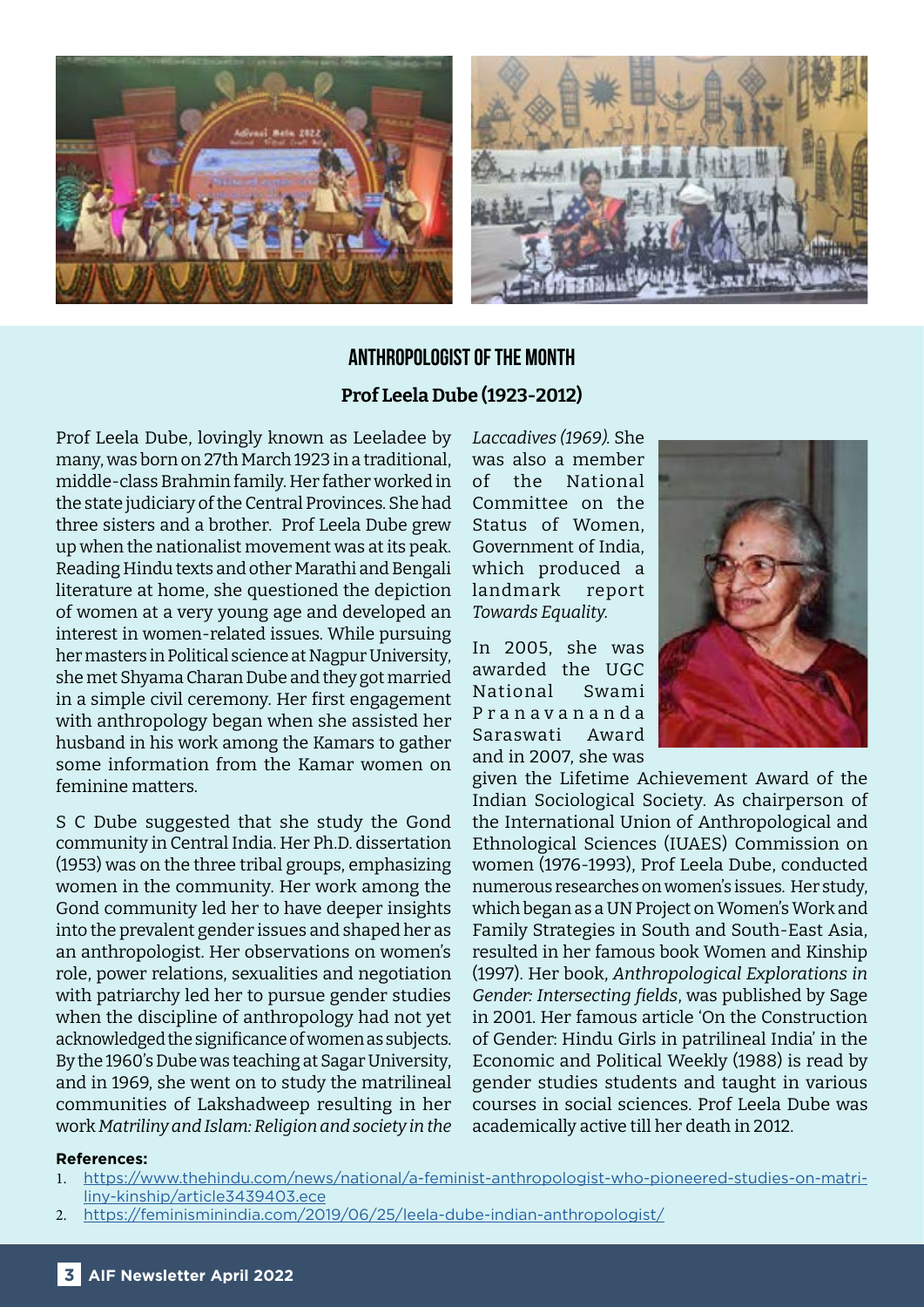### Latest Book Update

### **Negotiating the Pandemic: Cultural, National and Individual Constructions of COVID-19**

**Edited by:** Inayat Ali, Robbie Davis-Floyd **Edition:** 1st Edition **First Published:** 2022 **Pages:** 350

This book centers on negotiations around cultural, governmental, and individual constructions of COVID-19. It considers how the coronavirus pandemic has been negotiated in different cultures and countries, with the final part of the volume focusing on South Asia and Pakistan in particular. The chapters include auto-ethnographic accounts and ethnographic explorations that reflect upon experiences of living with the pandemic and its implications for all areas of life. The book explains people's dealings with COVID-19, situates the spread of rumors, conspiracy theories, and new social rituals within micro-and/or macro-contexts, and describes the interplay between the virus and various institutionalized forms of inequalities and structural vulnerabilities. Bringing together a variety of perspectives, the volume relates to the past, describes the Covidian present, and offers futuristic implications. It enlists distinct imaginaries based on current understandings of an extraordinary challenge that holds significant importance for our human future.

Inayat Ali has recently completed his Ph.D. in the



Rootlalge Studies in Hadth and Madical Anthropology

## **NEGOTIATING THE PANDEMIC**

CULTURAL, NATIONAL, AND INDIVIDUAL **CONSTRUCTIONS OF COVID-19** 

Edited by Inayat Ali and Robbie Davis-Floyd



Department of Social and Cultural Anthropology at the University of Vienna, Austria. Robbie Davis-Floyd is an Adjunct Professor in the Department of Anthropology at Rice University, USA, and specializes in the anthropology of reproduction.

## **JOB ALERTS**

### **1.Position: Assistant Director**

**Organization:** National Commission for Scheduled Castes **Location:** National Commission for Scheduled Castes, 5 Floor, Lok Nayak Bhawan, New Delhi, 110003 Delhi **Last Date:** 17th May 2022

For more details, [click here](https://www.mysarkarinaukri.com/find/national-commission-scheduled-castes-jobs/110975/).

**2. Position: Joint Director**

**Organization:** Anthropological Survey of India **Location: Nagpur, Maharashtra Last Date:** 31st May 2022 For more details[, click here](https://alert.exampathfinder.com/en/event/view/WtYumvCh-Joint-Director-Post-in-Anthropological-Survey-of-India-via-Deputation).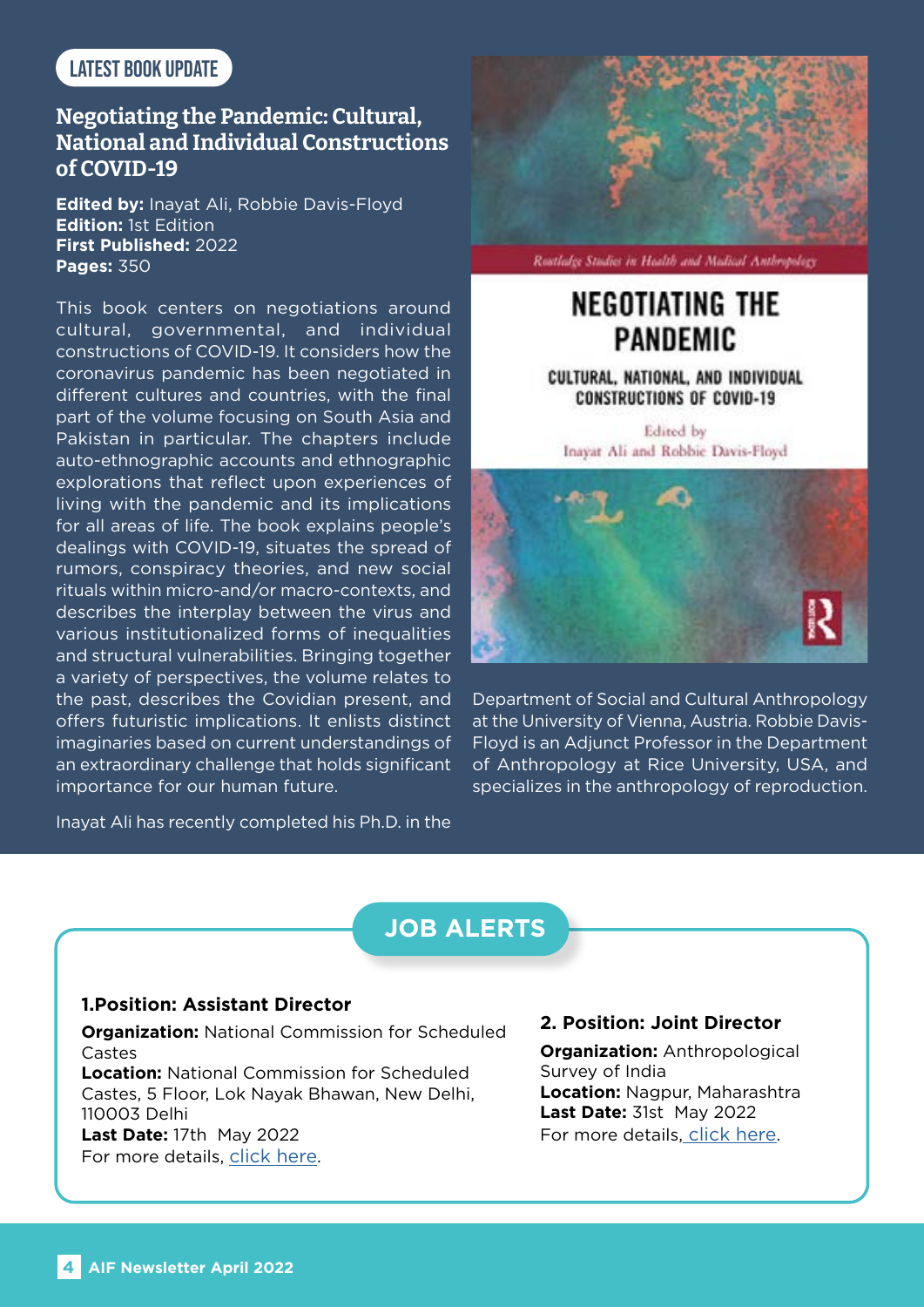

### **UNFOLD DELHI**

Every city in India is culturally and historically vibrant and rich. Our past helps us understand our country better and connect with it better. What are we without our heritage? We as citizens must learn to value, respect, and appreciate our heritage and unique culture. As a Heritage walk leader, my focus while curating and conducting the walks is to help people appreciate our heritage a little more. These ruins of our glorious past are there at every corner of the city, and we need to put on our walking shoes and imaginative hat, explore, learn, and stay curious to explore more. As rightly said by my favourite Medieval poet, Rumi, 'Where there is ruin, there is hope for a treasure'.

I thoroughly enjoy conducting walks around lesser-known and not-so-famous areas as you have no idea what mystery they are hiding in them. When we visit these less visited areas, it will also encourage the locals to respect and develop a sense of belonging about these important spaces in their neighbourhood and maintain their upkeep. It is a great feeling when the walk participants say they lived in the city for so long but had no idea a monument or complex like this existed. These walks, to a great extent, help the synthesis of different communities and cultures, heritage trails help you to develop mutual respect for other sacred and cultural spaces. As you explore more of the heritage of India, with each visit, a layer of history gets

unfolded. Each structure has a different story and purpose. Rajasthan is famous for hill forts, whereas Maharashtra is known for its island forts; Kerala and Goa showcase unique European architecture while Tamil Nadu boasts stunning Hindu temples. The diversity and variety in terms of history, art, and architecture of our country are unmatched.

I have constantly heard my walk participants mention how history as a subject taught in our schools made them dread studying it. With each walk, I conduct, I want that perception to change about history, which could be equally interesting and fascinating. It doesn't have to be boring. It is high time that we as city dwellers and locals start appreciating our past and these mesmerizing ruins that a tourist sees in them. I see a pleasant change when I see natives attend my walks with the same enthusiasm as travellers or tourists, but we have a long way to go. As students and working professionals, you can do your bit in preserving, conserving, and respecting our heritage. You can spread awareness, adopt a monument/tree/complex, join or initiate a cleanup campaign with your co-workers and fellow students and go for heritage walks and runs. There is so much one can do-Start now before it's too late.

— *Moby Sara Zachariah, Founder and Walk leader at Unfold Delhi*